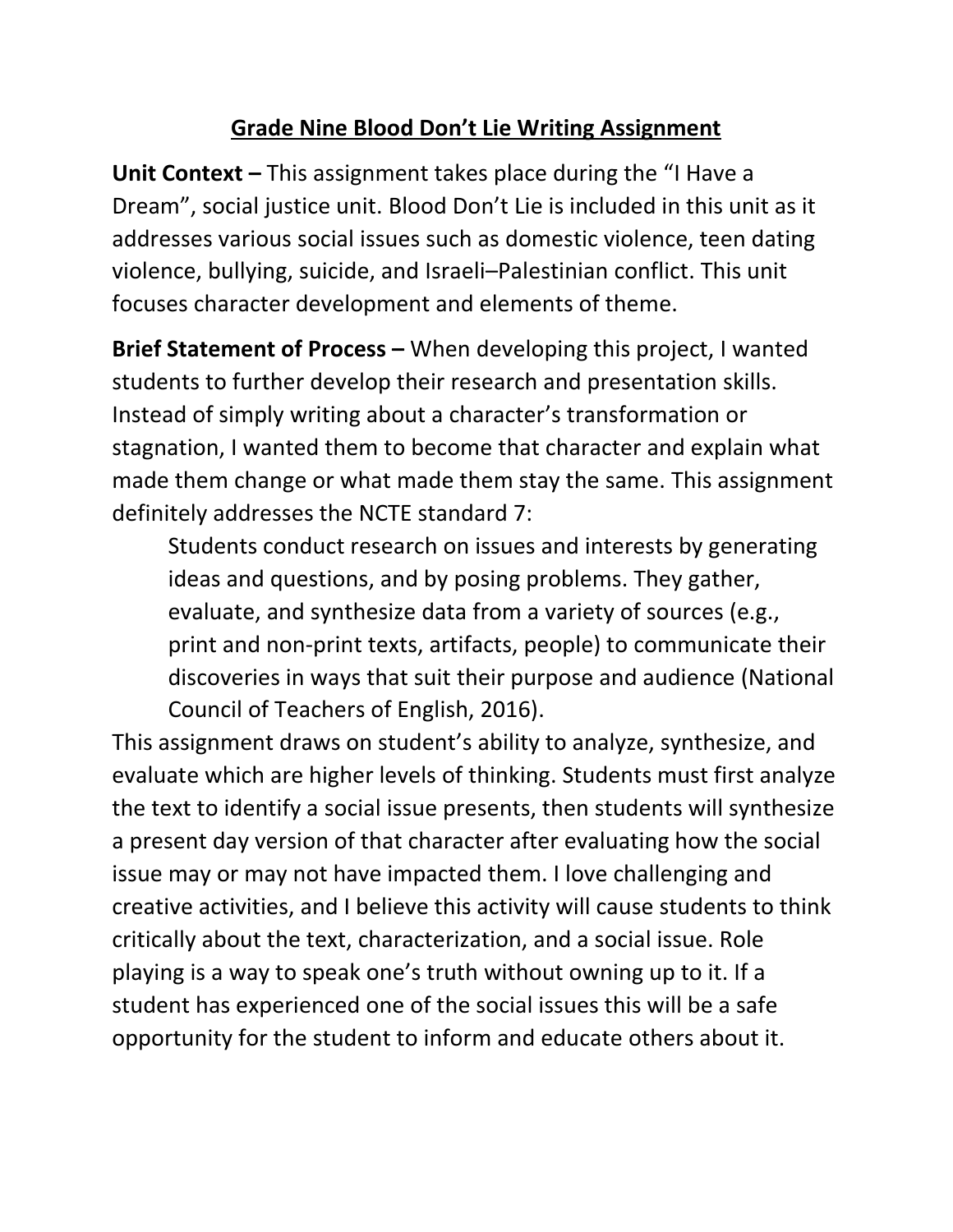# **Instruction Sheet**

- 1. Identify a social issue addressed in the text Blood Don't Lie.
- 2. Choose a character impacted by this social issue for example: Mr. Ratner and domestic violence.
- 3. Research the social issue you selected in step one.
- 4. Create a pamphlet or some type of visual keepsake with information about the social issue. The pamphlet should include: What is the issue, why is it significant, who it impacts, what can be done to solve the problem
- 5. Give a presentation regarding the social issue from your chosen character's point of view (you are the character – you may dress up or do whatever you need to do to become this character)
- 6. During the presentation you will address the following:
	- The social issue: What is it? Who does it impact? How does it happen?
	- The character: How has his social issue impacted the character's life? Why does it happen? How does the character deal with this social issue?
	- The Solution: What can we do to solve, combat, or prevent this social issue?

During the presentation:

- 1. Introduce yourself as the character
- 2. Discuss the social issue
- 3. Discuss how it has impacted your life ( this could go back as far as childhood for example Mr. Ratner may have been abused as a child… be creative…think deep)
- 4. Discuss how the character changes because of the social issue or how they don't change (for example Sarah)
- 5. Discuss what can be done about the social issue
- 6. Provide the class with some type of information pamphlet or resource about the social issue created in step 4.

# **ASK QUESTIONS! BE AS CREATIVE AS POSSIBLE**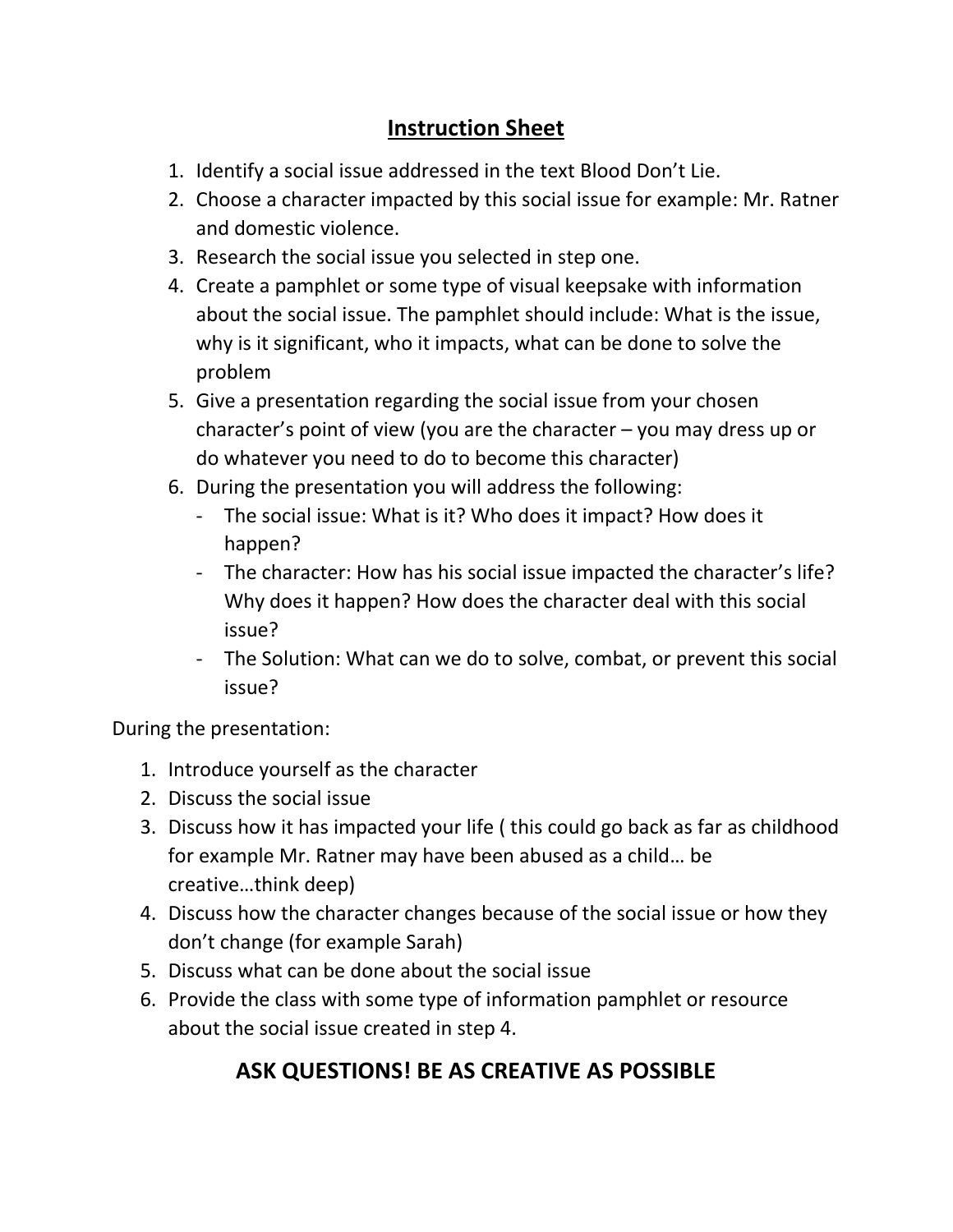### **STANDARDS**

The following standards are addressed during this assignment:

#### Common Core

CCSS.ELA-LITERACY.RL.9-10.3 Analyze how complex characters (e.g., those with multiple or conflicting motivations) develop over the course of a text, interact with other characters, and advance the plot or develop the theme.

CCSS.ELA-LITERACY.W.9-10.2 Write informative/explanatory texts to examine and convey complex ideas, concepts, and information clearly and accurately through the effective selection, organization, and analysis of content.

CCSS.ELA-LITERACY.W.9-10.3 Write narratives to develop real or imagined experiences or events using effective technique, well-chosen details, and well-structured event sequences.

CCSS.ELA-LITERACY.W.9-10.7 Conduct short as well as more sustained research projects to answer a question (including a self-generated question) or solve a problem; narrow or broaden the inquiry when appropriate; synthesize multiple sources on the subject, demonstrating understanding of the subject under investigation.

CCSS.ELA-LITERACY.W.9-10.8 Gather relevant information from multiple authoritative print and digital sources, using advanced searches effectively; assess the usefulness of each source in answering the research question; integrate information into the text selectively to maintain the flow of ideas, avoiding plagiarism and following a standard format for citation.

CCSS.ELA-LITERACY.W.9-10.9 Draw evidence from literary or informational texts to support analysis, reflection, and research.

CCSS.ELA-LITERACY.SL.9-10.4 Present information, findings, and supporting evidence clearly, concisely, and logically such that listeners can follow the line of reasoning and the organization, development, substance, and style are appropriate to purpose, audience, and task.

CCSS.ELA-LITERACY.SL.9-10.5 Make strategic use of digital media (e.g., textual, graphical, audio, visual, and interactive elements) in presentations to enhance understanding of findings, reasoning, and evidence and to add interest.

### **NCTE**

- 1. Students read a wide range of print and non-print texts to build an understanding of texts, of themselves, and of the cultures of the United States and the world; to acquire new information; to respond to the needs and demands of society and the workplace; and for personal fulfillment. Among these texts are fiction and nonfiction, classic and contemporary works.
- 2. Students read a wide range of literature from many periods in many genres to build an understanding of the many dimensions (e.g., philosophical, ethical, aesthetic) of human experience.
- 3. Students apply a wide range of strategies to comprehend, interpret, evaluate, and appreciate texts. They draw on their prior experience, their interactions with other readers and writers, their knowledge of word meaning and of other texts, their word identification strategies, and their understanding of textual features (e.g., sound-letter correspondence, sentence structure, context, graphics).